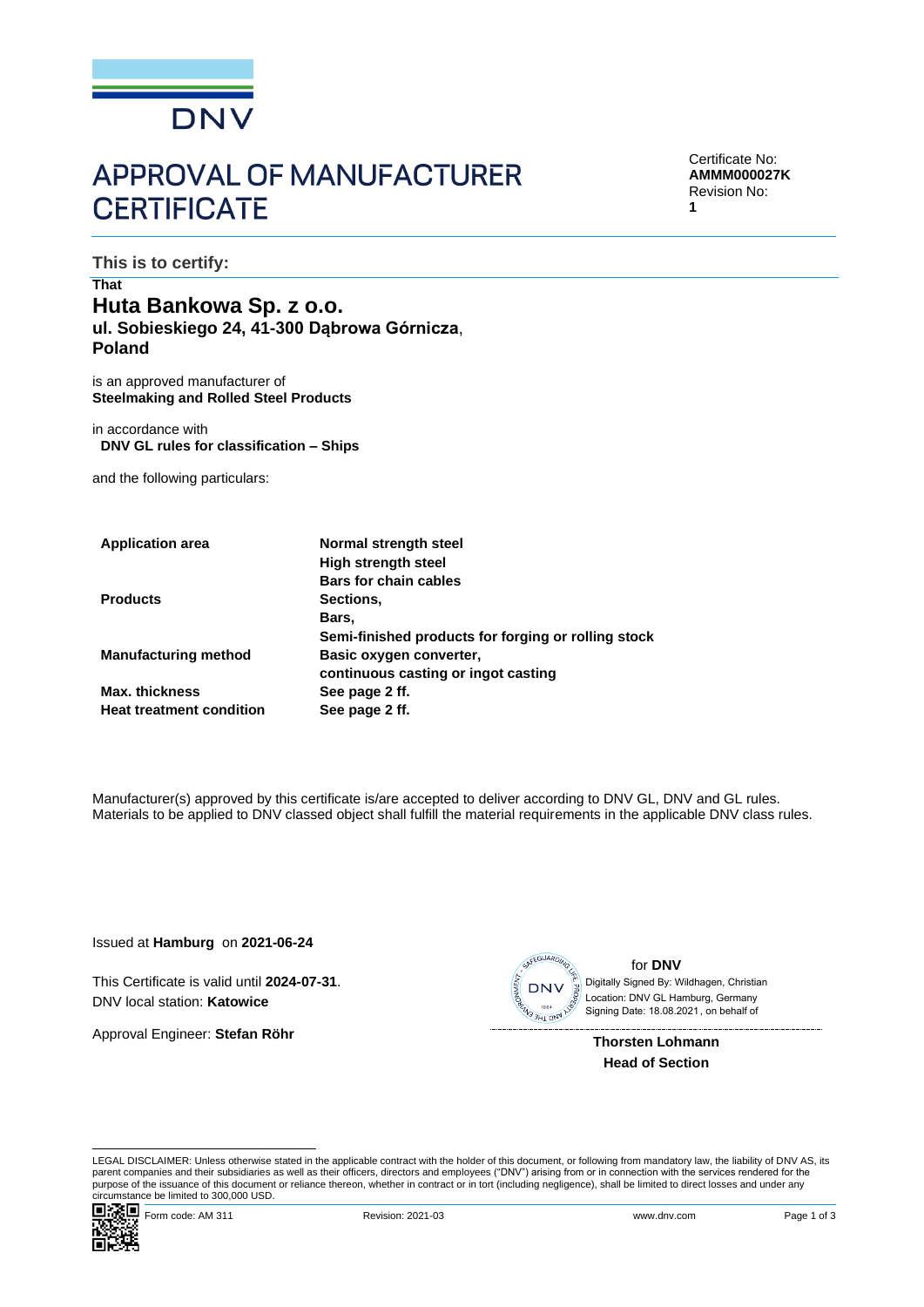

## **Particulars of the approval**

#### **Normal strength steel**

| Grade                   | <b>Product</b> | <b>Steel</b><br>making <sup>1</sup> | Fine grain<br>elements | Max. thickness /<br>diameter [mm] | <b>Heat treatment</b><br>condition $2$ |
|-------------------------|----------------|-------------------------------------|------------------------|-----------------------------------|----------------------------------------|
| VL A                    | Bar            | BOC, CC                             | Al                     | 200                               | AR.                                    |
| VL A, VL B,<br>VLD, VLE | Bar            | BOC, CC<br>or IC                    | Al                     | 250                               | N                                      |
| VL A                    | Section        | BOC, CC                             | Al                     | 30                                | AR.                                    |
| VL B                    | Section        | BOC, CC                             | -                      | 30                                | AR                                     |

## **High strength steel**

| Grade                                                | <b>Product</b> | <b>Steel</b><br>making <sup>1</sup> | Fine grain<br>elements | Max. thickness /<br>diameter [mm] | <b>Heat treatment</b><br>condition $2$ |
|------------------------------------------------------|----------------|-------------------------------------|------------------------|-----------------------------------|----------------------------------------|
| VL A32, VL A36,<br>VL D32, VL D36,<br>VL E32, VL E36 | Sections       | BOC, CC                             | Al                     | 20                                | AR                                     |
| <b>VL A32, VL A36</b>                                | Bar            | BOC, CC                             | Al                     | 200                               | N                                      |
| <b>VL A32, VL A36</b>                                | Bar            | BOC, IC                             | Al                     | 250                               | N                                      |

## **Steels acc. other standards**

| Grade $3)$ 4)                                                                          | <b>Product</b> | <b>Steel</b><br>making <sup>1</sup> | Fine grain<br>elements | Max. thickness /<br>diameter [mm] | <b>Heat treatment</b><br>condition $2$ ) |
|----------------------------------------------------------------------------------------|----------------|-------------------------------------|------------------------|-----------------------------------|------------------------------------------|
| Steels acc. to EN 10025-2                                                              |                |                                     |                        |                                   |                                          |
| S235JR, S235J0, S235J2,                                                                | Section        | BOC, CC                             | Acc. standard          | 20                                | Acc. standard                            |
| S275JR, S275J0, S275J2,<br>S355JR, S355J0, S355J2                                      | Bar            | BOC, CC<br>or IC                    | Acc. standard          | 250                               | Acc. standard                            |
| Steels acc. to ISO 683-1 / EN 10083-2                                                  |                |                                     |                        |                                   |                                          |
| C22, C22E, C22R, C35, C35E,<br>C35R, C40, C40E, C40R, C45,<br>C45E, C45R, 28Mn6        | Bar            | BOC, CC<br>or IC                    | Acc. standard          | 250                               | N. QT                                    |
| Steels acc. to ISO 683-2 / EN 10083-3                                                  |                |                                     |                        |                                   |                                          |
| 25CrMo4, 25CrMoS4, 34CrMo4,<br>34CrMoS4, 42CrMo4,<br>42CrMoS4, 30CrNiMo8,<br>34CrNiMo6 | Bar            | BOC, CC<br>or IC                    | Acc. standard          | 250                               | QT                                       |
| Steels acc. to ISO 683-3 / EN 10084                                                    |                |                                     |                        |                                   |                                          |
| 16MnCr5, 16MnCrS5,<br>18CrNiMo7-6, 20MnCr5,<br>20MnCrS5                                | Bar            | BOC, CC<br>or IC                    | Acc. standard          | 250                               | ОT                                       |